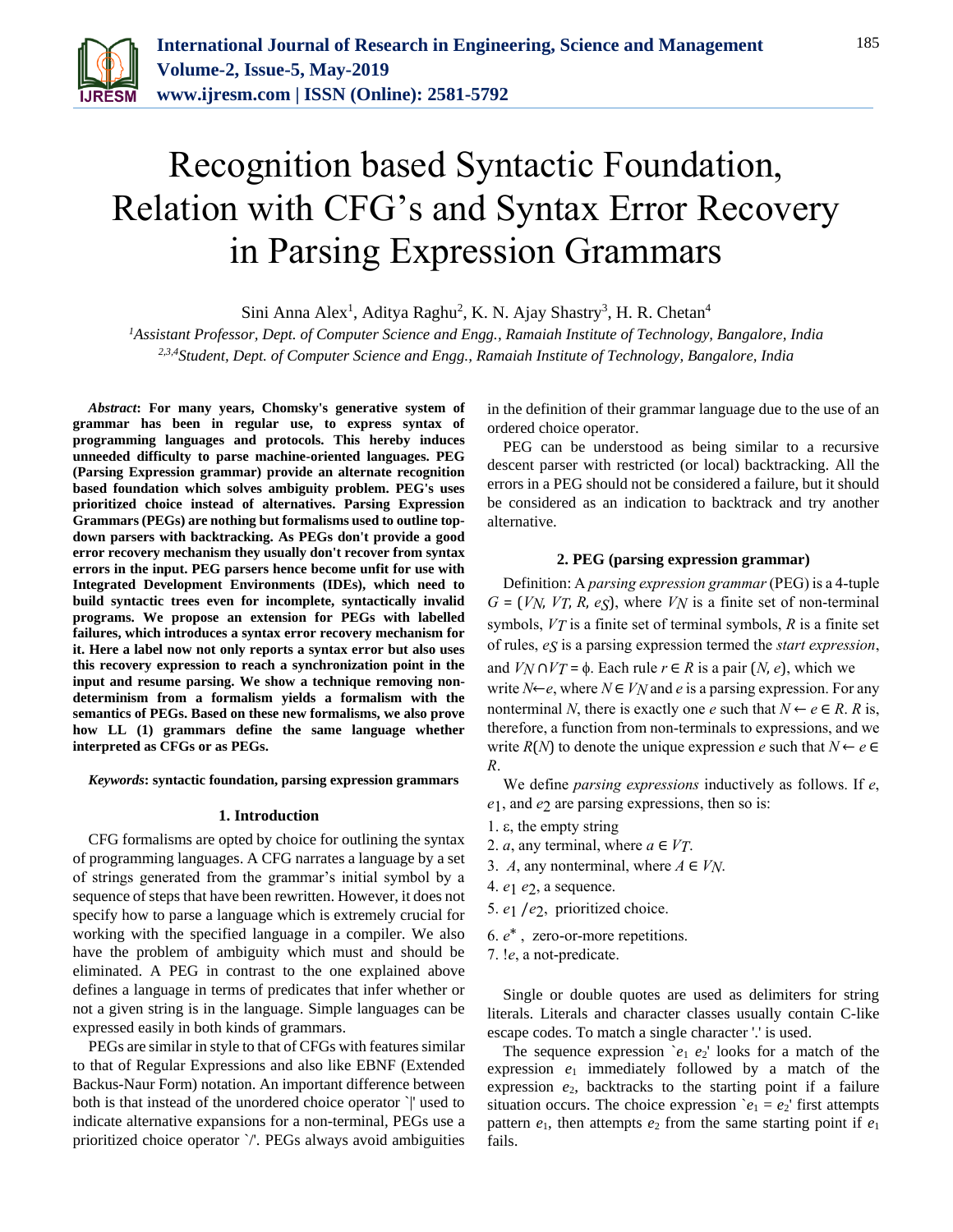

Operators '&' and '!' are *s*yntactic predicates, which provide practical expressive power of PEGs. Conversely, the expression `!*e*' fails if *e* succeeds, but succeeds if *e* fails.

#### **3. From CFG to PEG**

A tuple (*V*, *T*, *P*, *S*) of a finite set *V* of non-terminals symbols, a finite set *T* of terminal symbols, a finite relation *P* between non-terminals and strings of terminals and non-terminals, and an initial non-terminal S. We say that  $N \rightarrow \alpha$  is a production of G if and only if  $(N, \alpha) \in P$ .

A grammar G defines a relation  $\Rightarrow$ G where  $\alpha A\gamma \Rightarrow G \alpha \beta \gamma$  if and only if  $A \rightarrow \beta$  is a production of G. The language of G is the set of all strings of terminal symbols that relate to S by the reflexive–transitive closure of  $\Rightarrow G$ .

We now define a PE-CFG (short for CFG using parsing expressions) G as a tuple  $(V, T, P, pS)$ , where V and T are still the sets of non-terminals and terminals, but P is now a function from non-terminals to parsing expressions, and pS is the initial parsing expression of the grammar. As P is a function, we will use the standard notation for function application, P(A), to refer to the parsing expression associated with a non-terminal A in G.

Instead of the relation  $\Rightarrow$ G, we define a new relation, CFG, among a grammar G, a string of terminal symbols v, and CFG another string of terminal symbols w. We will use the notation Gv CFG w to say that  $(G, v, w) \in CFG$ . The intuition for the CFG relation is that the first string is the input, and the second string is a suffix of the input that is left after G matches a CFG prefix of this input. We will usually say G xy CFG y to mean that G matches a prefix x of input string xy.

As an example, we have a CFG G with the productions:

 $P = \{X \rightarrow YZ, Y \rightarrow x, Y \rightarrow y, Z \rightarrow z, Z \rightarrow d, Z \rightarrow e\}$ Its corresponding PE-CFG T  $(G) = G$  has the definition for the function P:

 $P(X) = YZ P(Y) = x | yP(Z) = z | d | e$ 

Commutativity and associativity of the choice operator allow any order that would yield a grammar with the same language as above, so we could use this definition instead:

$$
P(X) = YZ
$$
  $P(Y) = x/y$   $P(Z) = e / z/d$ 

## *A. Unified language definition*

- 1) Conventionally syntax descriptions are split into two parts: Context-free grammar to show hierarchical portion.
- 2) Regexes to define lexical elements to serve as terminals.

CFGs' are actually unsuitable for lexical syntax as they can't directly express many of the common idioms or negative syntaxes. Regular expressions can't describe the recursive syntax.

Associating whitespace with each immediately preceding token is a convenient convention for PEGs, but whitespace could just as easily be associated with the *following* token by referring to Spacing at the *beginning* of each token definition.

#### *B. New syntax design choices*

Consider that a unified PEG describes a language, however, it 's extremely easy to characterize the language to allow a `>>' sequence to be thought of as either one token or two tokens depending on its context.

String literals permit escape sequences in most programming languages for the sake of expressing dynamic string distributions. A unified PEG that describes a language, can permit the use of arbitrary expressions in escapes, by exploiting the complete power of the expression syntax of the language.

## *C. Priorities, Not Ambiguities*

Constructs that are inherently ambiguous when expressed as a CFG, usually lead designers of language to relinquish syntactic formality and depend on informal meta-rules. The allpervasive "dangling ELSE" is a classic example of this, traditionally requiring an informal meta rule. The prioritized choice operator in a PEG easily expresses this.

## *D. Quirks and Limitations*

CFG's permit both *left* and *right recursion.* Since PEG's represent regenerate loop, left recursion is unavailable with topdown parsing. For example, the CFG rules 'A  $\rightarrow$  a A | a' and  $A \rightarrow A$  a | a' represents a series of 'a's in a CFG, but the PEG rule 'A  $\leftarrow$  A a / a' is degenerate because it indicates that in order to recognize nonterminal A, a parser must first recognize nonterminal A.

Left and right recursion in a CFG represent only repetition. However, repetition is easier to express in a PEG using repetition operators.

# *E. Desugaring the Concrete Syntax*

The abstract syntax does not include the following which appear in the concrete syntax.

- character classes
- the "any character" constant '.'
- $\bullet$  the option operator '?'
- the one-or-more- repetitions operator '+'
- the and-predicate operator '&'

We treat these concrete syntax features as "syntactic sugar," reducing them to abstract parsing expressions using local substitutions as follows and  $e_d$  denotes the desugaring of e.

- We consider the '.' expression in the concrete syntax as a character class containing all of the terminals in *VT*.
- If *a*1, *a*2,..., *an* are all of the terminals listed in a character class expression in the concrete syntax, then we desugar this character class expression to the abstract syntax expression *a*1/*a*2/.../*an*.
- We desugar an option expression  $e$ ? to  $e_d$ / $\varepsilon$ .
- We desugar a one-or-more-repetitions expression *e*+ to *ede* ∗ *d* .
- We desugar an and-predicate &*e* to !(!*ed* ).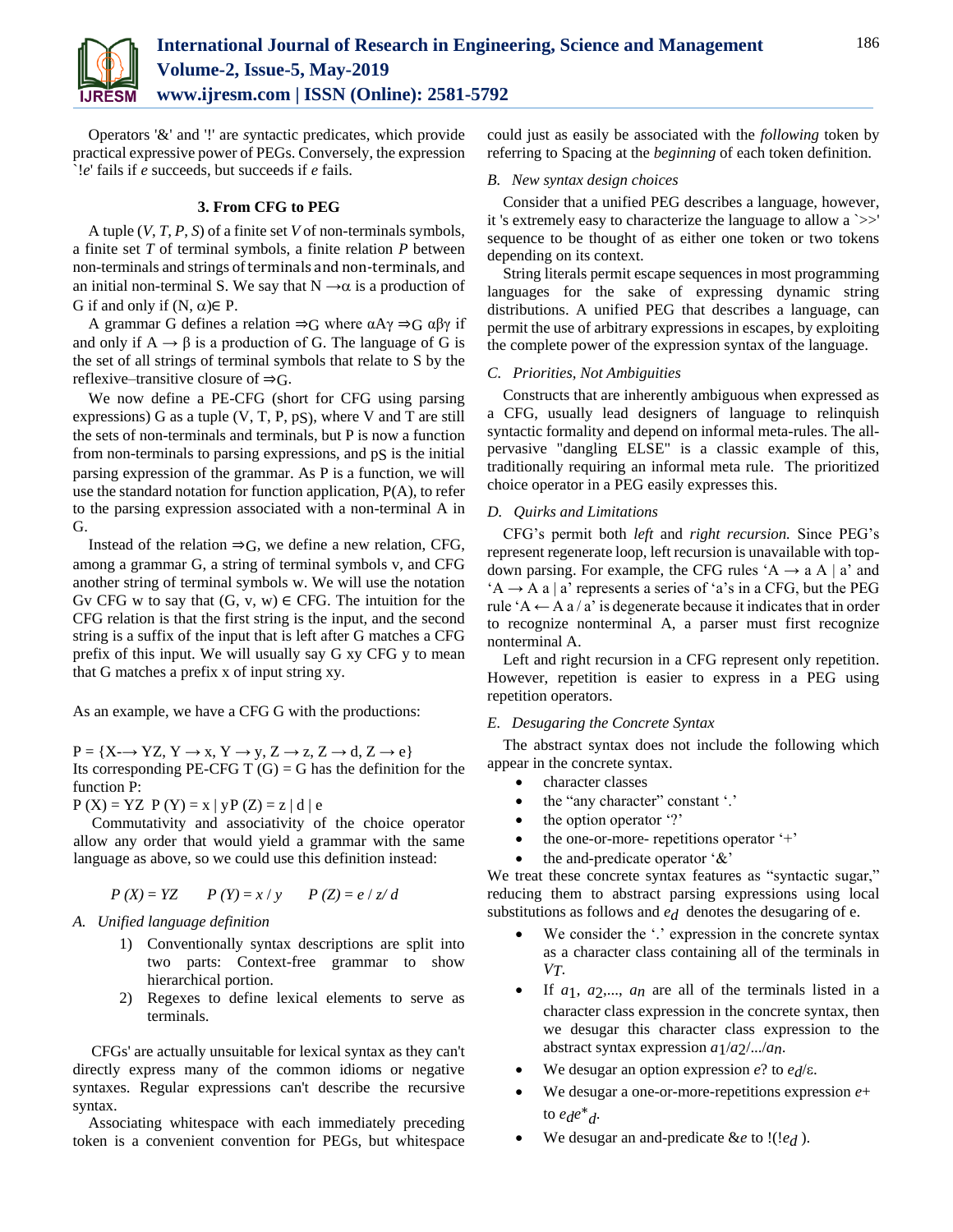

## *F. Language Properties*

*Definition: A language L over an alphabet VT is a parsing expression language (PEL) if there exists a parsing expression grammar G whose language is L.* 

*Theorem:* The class of parsing expression languages is closed under union, intersection, and complement.

*Theorem:* The class of PELs includes non-context-free languages.

*Proof:* The classic example language  $a^n b^n c^n$  is not contextfree, but we can recognize it with a PEG *G* =  $({A,B,D}, {a,b,c}, R,D)$ , where *R* contains the following definitions:

 $A$  ← *aAb*/ε

 $B$  ← *bBc*/ε

 $D \leftarrow \& (A!b)a^*B!$ .

## **4. Reduction to PFGs**

#### *A. Eliminating repetition operators*

As in CFGs, repetition expressions can be eliminated from a PEG by converting them into recursive non-terminals. Unlike in CFGs, the nonterminal to be substituted in a PEG must be right-recursive.

*Theorem:* Any repetition expression  $e^*$  can be eliminated by replacing it with a new nonterminal A with the definition  $A \leftarrow$  $eA/\varepsilon$ .

*Proof:* By induction on the length of the input string.

*Theorem:* For any PEG *G*, an equivalent repetition-free grammar *G*' can be created.

*Proof:* Simply eliminate all repetition expressions throughout *G*'s nonterminal definitions and start expression.

## *B. Eliminating predicates*

For any well-formed, repetition-free grammar *G* = (*VN*, *VT*, *R*, *eS*) where  $\varepsilon \notin L(G)$ , we will create an equivalent wellformed, repetition-free, and predicate- free grammar  $G' = (V_N)^T$ 

 $, VT, R', e'_{S}$ . This process occurs in three normalization stages.

In the first stage, we rewrite the grammar so that sequence and predicate expressions only contain non-terminals and choice expressions are disjoint. In the second stage, we rewrite the grammar in a way where non-terminals never succeed without consuming any input. In the third stage, we finally eliminate predicates.

*1) Stage 1*

We define a function *f* recursively as follows, to convert expressions in our original grammar *G* into our first normal form:

1. 
$$
f(e) = e
$$
 if  $e \in \{\varepsilon\} \cup VN \cup VT$ .

- 2.  $f(e_1e_2) = AB$ , adding  $A \leftarrow f(e_1)$  and  $B \leftarrow f(e_2)$  to  $R_1$ .
- 3.  $f(e_1/e_2) = A/!A f(e_2)$ , adding  $A \leftarrow f(e_1)$  to  $R_1$ .
- 4.  $f(!\mathit{e}) = !A$ , adding  $A \leftarrow f(\mathit{e})$  to  $R_1$ .

*Definition:* The *stage 1 grammar*  $G_1$  of  $G$  is  $(V_N^{'}, V_T^T, R_1, eS_1)$ , where  $e_S$ <sub>1</sub> = *f*( $e_S$ ),  $R$ <sub>1</sub> = { $A \leftarrow f(e)$ | $A \leftarrow e \in R$ } ∪{new definitions

resulting from application of *f* }, and  $V_N' = V_N \cup \{new non$ terminals resulting from application of *f* }.

# *2) Stage 2*

We use two functions *g*0 and *g*1, to "split" expressions into *ε-only and ε-free parts, respectively. The <i>ε-only part g*<sub>0</sub>(*e*) of an expression *e* is an expression that yields the same result as *e*  on all input strings for which *e* succeeds without consuming any input, and fails otherwise. The  $\varepsilon$ -free part  $g_1(e)$  of *e* likewise yields the same result as *e* on all inputs for which *e* succeeds and consumes at least one terminal, and fails otherwise. We first define *g*<sub>0</sub> recursively as follows:

1.  $g_0(\varepsilon)=\varepsilon$ .

2.  $g_0(a)=F$ .

3. *g*<sub>0</sub> (*A*) = *g*<sub>0</sub> (*R<sub>G</sub>* (*A*)).

4.  $g_0(AB) = g_0(A)g_0(B)$  if  $A \to 0$ , otherwise  $g_0(AB) = F$ .

5. *g*0(*e*1/*e*2)=*g*0(*e*1)/*g*0(*e*2).

6.  $g0($ <u>:</u>*A*)=!( $A/g0(A)$ ).

*Lemma:* If *G* is well-formed, then function *g*0 terminates. *Proof:* By structural induction over the *W FG* relation. Termination relies on *g*0 (*AB*) not recursively invoking *g*0 (*B*) if  $A \rightarrow 0$ .

*4.2.3 Stage 3*

Finally we rewrite  $G2$  into the final grammar  $G' = (VN'$ ,  $VT$ ,*R*′,*e*′ ). *S* 

*Definition:* We define a function *d*, such that *d*(*A*, *e*) "distributes" a nonterminal *A* into an  $\epsilon$ -only expression *e* resulting from the stage 2 function *g*0:

- 1.  $d(A, e) = e$ , if  $e \in \{ \varepsilon, F \}.$
- 2.  $d(A, e1e2) = d(A, e1) d(A, e2)$ .
- 3. *d*(*A*, *e*1/*e*2) = *d*(*A*, *e*1) / *d*(*A*, *e*2).
- 4.  $d(A, le)=!(Ae)$ .
- *3) The empty string limitation*

We prove that any predicate-free grammar cannot accept the empty input string without accepting all input strings to show that we have no hope of avoiding the restriction that the original grammar cannot accept the empty input string,

*Lemma:* Assume that *G* is a predicate-free grammar and that for

any expression *e* and input *x* of length *n* or less,  $(e, \varepsilon) \Rightarrow^+$  if  $(e,$  $f(x) \Rightarrow^+ \varepsilon$ . Then the same holds for input strings of length  $n + 1$ . *Proof:* By induction over step counts in  $\Rightarrow$  *G*.

*Theorem:* In a repetition-free grammar *G*, an expression *e*  matches the empty string if it matches *all* input strings and produces only  $\varepsilon$  results. In consequence,  $\in L(G)$  implies  $L(G)$  = *VT* ∗.

*Proof:* By induction over string length.

## **5. PEG Error Recovery**

In this section, we revisit the problem of error handling in PEGs and show how labelled failures [1], [2] combined with the farthest failure heuristic [3] can improve the error messages of a PEG-based parser. Then we show how labelled PEGs can be the basis of an error recovery mechanism for PEGs, and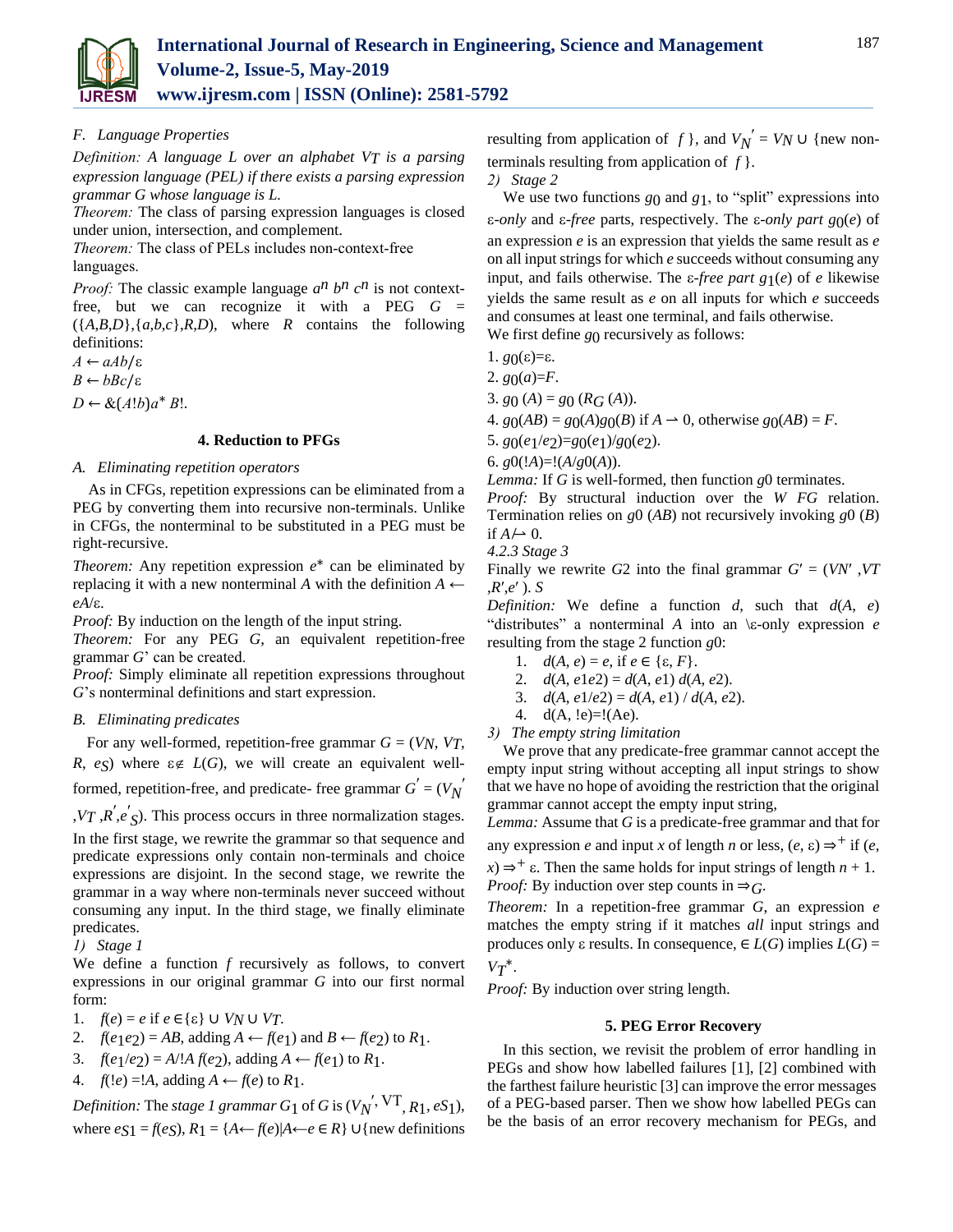

show an extension of previous semantics for labelled PEGs that adds recovery expressions.

#### *A. Error recovery*

Fig. 1 is an example of a Java program with two syntax errors (a missing semicolon at the end of line 7, and an extra semicolon at the end of line 8). A predictive top-down parser will detect the first error when reading the RCUR (}) token at the beginning of line 8 and will know and report to the user that it was expecting a semicolon.

Fig. 2 shows a PEG for a tiny subset of Java, where lexical rules (shown in uppercase) have been elided. While simple (this PEG is equivalent to an LL(1) CFG), this subset is already rich enough to show the problems of PEG error reporting; a more complex grammar for a larger language just compounds these problems.

In the case of our PEG, it will still fail when trying to parse the SEMI rule, which should match a ';', while the input has a closing curly bracket, but as a failure does not guarantee the presence of an error the parser cannot report this to the user. Failure during parsing of a PEG usually just means that the PEG should backtrack and try a different alternative in an ordered choice, or end a repetition. For example, three failures will occur while trying to match the BlockStmt rule inside Prog against the 'n' at the beginning of line 3, first against IF in the IfStmt rule, then against WHILE in the WhileStmt rule, and finally against PRINTLN in the PrintStmt rule.

```
public class Example
1.2.public static void main(String[] args) {
3.
            int n = 5;
4.
            int f = 1:
5.
            while(0 < n) {
               f = f * n;
6.
7.
               n = n - 1;
8.
            };
9.
            System.out.println(f);
10.
        ₹
      }
11.
```
Fig. 1. A Java program with a syntax error

After all the failing and backtracking, the PEG in our example will ultimately fail in the RCUR rule of the initial BlockStmt, after consuming only the first two statements of the body of main. Failing to match the SEMI in AssignStmt against the closing curly bracket in the input will make the PEG backtrack to the beginning of the statement to try the other alternatives in Stmt, which also fail. This marks the end of the repetition inside the BlockStmt that is parsing the body of the while statement. The whole BlockStmt will fail trying to match RCUR against the 'n' in the beginning of line 7, this ultimately makes the whole WhileStmt fail, which makes the PEG backtrack to the beginning of line 5. In the end, the PEG will report that it failed and cannot proceed at the beginning of line 5, complaining that the while in the input does not match the RCUR that it expects, which does not help the programmer in finding and fixing the actual error. To circumvent this problem, Ford [3] suggested that the furthest position in the input where a failure has occurred should be used for reporting an error. A

similar approach for top-down parsers with backtracking was also suggested by Grune and Jacobs [4]. In our previous example, the use of the farthest failure approach reports an error at the beginning of line 8, the same as a predictive parser would. We can even use a map of lexical rules to token.

| Prog - PUBLIC CLASS NAME LCUR PUBLIC STATIC VOID MAIN<br>LPAR STRING LBRA RBRA NAME RPAR BlockStmt RCUR |
|---------------------------------------------------------------------------------------------------------|
| $BlockStrnt \leftarrow LCUR(Strnt)*RCUR$                                                                |
| Stmt ← IfStmt / WhileStmt / PrintStmt / DecStmt / AssignStmt /<br>BlockStmt                             |
| IfStmt $\leftarrow$ IF LPAR Exp RPAR Stmt (ELSE Stmt / $\epsilon$ )                                     |
| WhileStmt + WHILE LPAR Exp RPAR Stmt                                                                    |
| DecStmt $\leftarrow$ INT NAME (ASSIGN Exp / $\epsilon$ ) SEMI                                           |
| AssignStmt ← NAME ASSIGN Exp SEMI                                                                       |
| PrintStmt ← PRINTLN LPAR Exp RPAR SEMI                                                                  |
| $Exp \leftarrow RelExp (EO RelExp)$                                                                     |
| RelExp ← AddExp (LT AddExp)*                                                                            |
| AddExp + MulExp ((PLUS / MINUS) MulExp)*                                                                |
| MulExp ← AtomExp ((TIMES / DIV) AtomExp)*                                                               |
| AtomExp ← LPAR Exp RPAR / NUMBER / NAME<br>Fig. 2. A PEG for a tiny subset of Java                      |

If the programmer fixes this error, the parser will then fail repeatedly at the extra semicolon at line 8, while trying to match the first term of all the alternatives of Stmt. This will end the repetition inside BlockStmt, and then another failure will happen when trying to match a RCUR token against the semicolon, finally aborting the parse. The parser can use the furthest failure information to report an error at the exact position of the semicolon, and a list of expected tokens that include IF, WHILE, NAME, LCUR, PRINTLN, and RCUR.

The great advantage of using the farthest failure is that the grammar writer does not need to do anything to get a parser with better error reporting, as the error messages can be generated automatically. However, although this approach gives us error messages with a fine approximation of the error location, these messages may not give a good clue about how to fix the error and may contain a long list of expected tokens  $[1]$ .

We can get more precise error messages at the cost of manually annotating the PEG with labelled failures, a conservative extension of the PEG formalism. A labelled PEG G is a tuple  $(V, T, P, L, \text{fail}, \text{pS})$  where L is a finite set of labels, fail  $\notin L$  is a failure label, and the expressions in P have been extended with the throw operator, represented by ⇑. The parsing expression  $\hat{\mathbb{I}}^1$ , where  $\mathbb{I} \in \mathbb{L}$ , generates a failure with label l.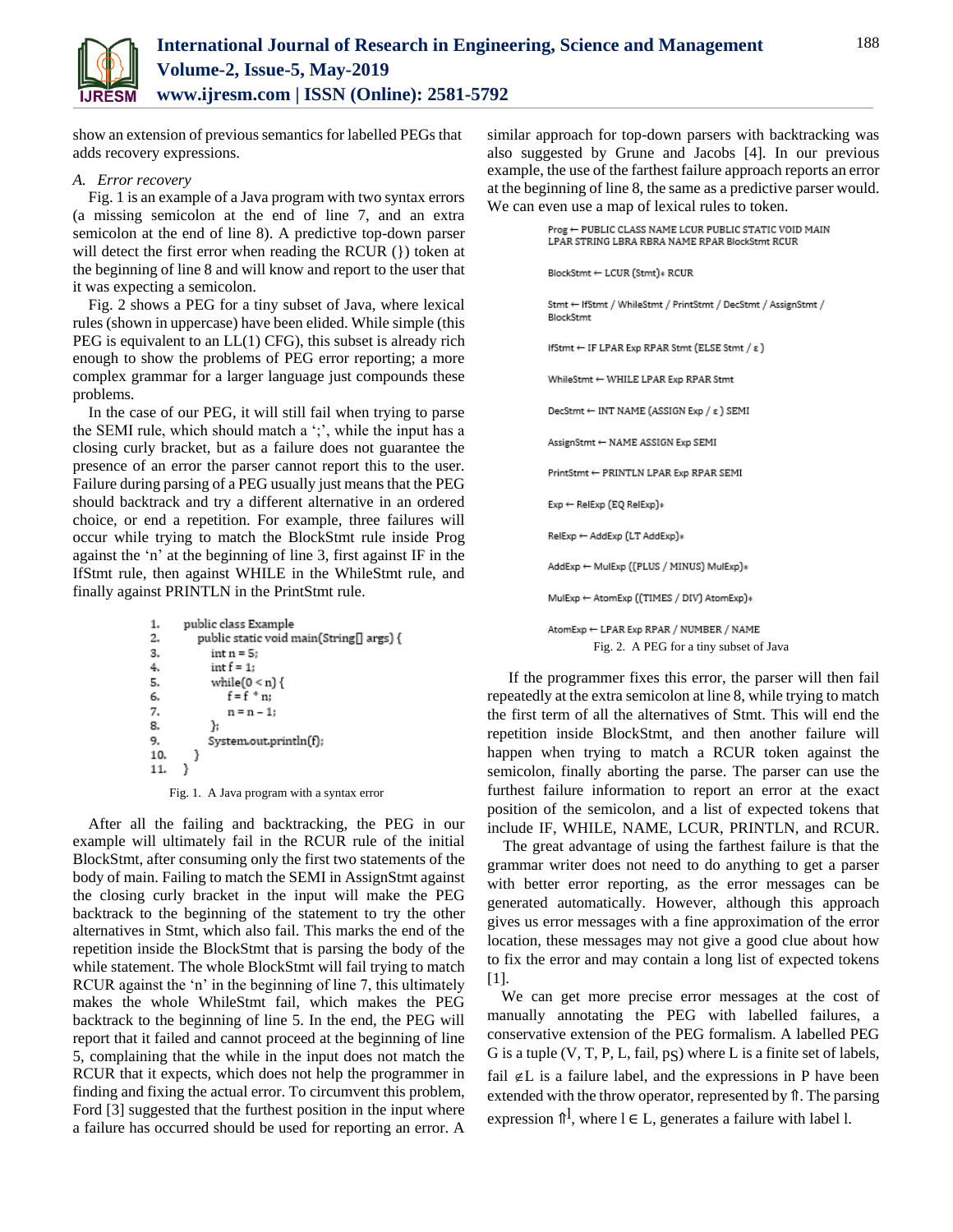

Prog - PUBLIC CLASS NAME LCUR PUBLIC STATIC VOID MAIN LPAR STRING LBRA RBRA NAME RPAR BlockStmt RCUR

 $\text{BlockStrnt} \gets \text{LCUR (Stmt)} * [\text{RCUR}]^{\text{rblk}}$ 

Stmt ← IfStmt / WhileStmt / PrintStmt / DecStmt / AssignStmt / BlockStmt

IfStmt ← IF [LPAR]<sup>Ipif</sup> [Exp]<sup>condi</sup> [RPAR]<sup>Ipif</sup> [Stmt]<sup>then</sup> (ELSE [Stmt]<sup>else</sup>  $\sqrt{\epsilon}$ 

WhileStmt + WHILE [LPAR]<sup>lpw</sup> [Exp]<sup>condw</sup> [RPAR]<sup>rpw</sup> [Stmt]<sup>hody</sup>

DecStmt ← INT [NAME]<sup>ndec</sup> (ASSIGN [Exp]<sup>edec</sup> / ε ) [SEMI]<sup>semid</sup>

AssignStmt ← NAME [ASSIGN]<sup>assign</sup> [Exp]<sup>rval</sup> [SEMI]<sup>semia</sup>

PrintStmt ← PRINT [LPAR]<sup>Ipp</sup> [Exp]<sup>eprint</sup> [RPAR]<sup>rpp</sup> [SEMI]<sup>semip</sup>

 $Exp \leftarrow RelExp [EQ [RelExp]^{relexp}] *$ 

 $\mathsf{RelExp} \leftarrow \mathsf{AddExp}\left(\mathsf{LT}\left[\mathsf{AddExp}\right]^{\mathsf{addexp}}\right)*$ 

AddExp + MulExp ((PLUS / MINUS) [MulExp]<sup>mulexp</sup>]\*

 $\mathsf{MulExp} \leftarrow \mathsf{AtomExp}\left(\left(\mathsf{TIMES}\; / \; \mathsf{DIV}\right) \left[\mathsf{AtomExp}\right]^{\mathsf{atomexp}}\right)*$ 

AtomExp ← LPAR [Exp]<sup>parexp</sup> [RPAR]<sup>rpe</sup> / NUMBER / NAME

Fig. 3. A PEG with labels for a small subset of Java

#### *B. Error recovery strategies for PEGs*

A parser with a good recovery mechanism is essential for use in an IDE, where we want an AST that captures as much information as possible about the program even in the presence of syntax errors due to an unfinished program.

We can improve the error recovery quality of a PEG parser by using the FIRST and FOLLOW sets of parsing expressions when throwing labels or recovering from an error. A detailed discussion about FIRST and FOLLOW sets in the context of PEGs can be found in other papers [2, 5, 6].

In our grammar for a subset of Java, we can see that whenever rule Exp is used it should be followed by either a right parenthesis or a semicolon, so based on the FOLLOW set of Exp, we could define  $(!(RPAR / SEMI).)$ \* as a recovery expression. Differently, from the rcblk recovery expression, this one does not consume the synchronization symbols, as they should be consumed by the following expression.

The recovery expression above could be automatically computed from FOLLOW(Exp) and associated with labels condi, condw, edec, rval, eprint, and parexp. Another option is to compute a specific FOLLOW set for each use of Exp. For example, the FOLLOW set of the uses of Exp in DecStmt and AssignStmt contains only SEMI, while the FOLLOW set of the uses of Exp in IfStmt, WhileStmt, AtomExp, and PrintStmt contains only RPAR.

The use of the FOLLOW set (probably enhanced by a synchronization symbol such as ';') provides a default error recovery strategy. Let us apply this strategy for our annotated Java grammar and consider that the Java program from Figure 2 has an error on line 5, inside the condition of while loop, as follows:

*5 while (< n) {*

Our default error recovery strategy will report this error and resume parsing correctly at the following right parenthesis. In the resulting AST, the node for the while loop will have an empty condition, so we lose the node corresponding to the use of the n variable, and the information that the condition was a < expression.

#### **6. Evaluation**

#### *A. Error recovery in a Lua parser*

In this section, we evaluate our syntax error recovery approach for PEGs using a complete parser for an existing programming language in two different contexts, first in isolation and then by comparison with a parser generated by a mature parser generator that uses predictive parsing.

We will evaluate our strategy following Pennelo and DeRemmer's approach, however, we will compare the AST got from an erroneous program after recovery with the AST of what would be the equivalent correct program, instead of comparing program texts.

Based on this strategy, a recovery is excellent when it gives us an AST equal to the intended one. A good recovery gives us a reasonable AST, i.e., one that captures most information of the original program does not report spurious errors, and does not miss other errors. A poor recovery, by its turn, produces an AST that loses too much information, results in spurious errors, or misses errors. Finally, recovery is rated as failed whenever it fails to produce an AST at all.

To evaluate our error recovery strategy, we built a PEG parser for the Lua programming language [7] using the LPegLabel tool, in which support for associating labels with recovery expressions has been added to its current version [13]. Our parser is based on the syntax defined in the Lua 5.3 reference manual 3 [\(https://www.lua.org/manual/5.3/\)](https://www.lua.org/manual/5.3/) and builds the AST associated with a given program.

We used 75 different labels to annotate Lua grammar. The process of annotating the Lua grammar with labels was done manually, as well as the process of writing the recovery expressions for each label. Our parser was always able to build an AST, given that no recovery expression raised an unrecoverable error, or entered a loop.

| Table 1 |                                                             |                                                                       |      |              |     |  |
|---------|-------------------------------------------------------------|-----------------------------------------------------------------------|------|--------------|-----|--|
|         | Evaluation of our Recovery Strategy Applied to a Lua Parser |                                                                       |      |              |     |  |
|         | Excellent                                                   | Good                                                                  | Poor | Failed Total |     |  |
|         |                                                             | $100 (\approx 56\%)$   63 ( $\approx 35\%)$   17 ( $\approx 9\%)$   0 |      |              | 180 |  |

#### **7. Conclusion**

We presented a new formalism for context-free grammars that is based on recognizing (parts of) strings instead of generating them. We adopted a subset of the syntax of parsing expression grammars, and the notion of letting a grammar recognize just part of an input string, to purposefully get a definition for CFGs that is closer to PEGs, yet defines the same class of languages as traditional CFGs. These PE-CFGs define the same class of language as traditional CFGs, and simple transformations let us get a PE-CFG from a CFG and viceversa.